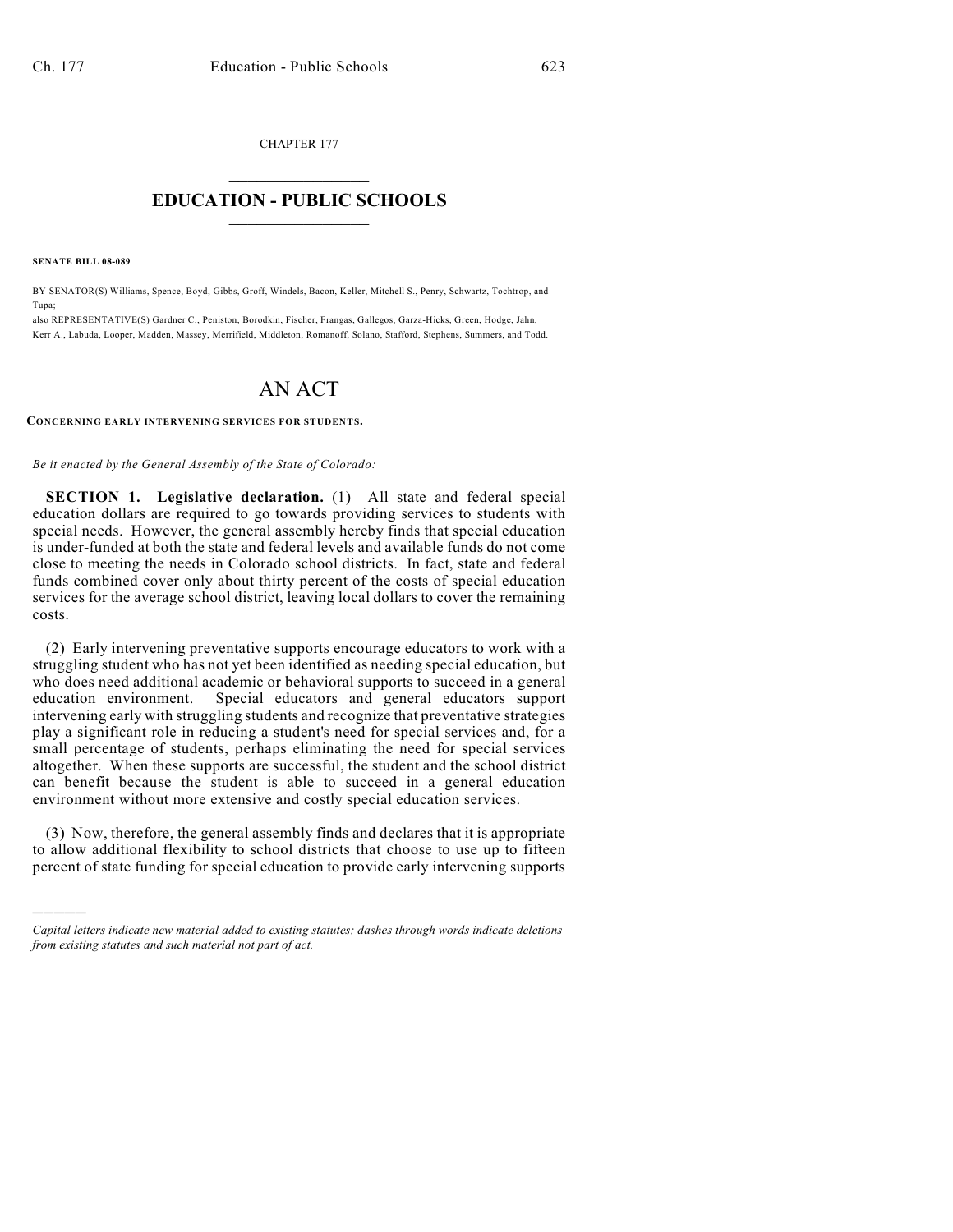to students who are struggling in a general education environment, but who have not yet been identified as needing more costly special education services.

**SECTION 2.** 22-20-106, Colorado Revised Statutes, is amended BY THE ADDITION OF A NEW SUBSECTION to read:

**22-20-106. Special education programs - special educational programs early intervening services - rules.** (3.5) (a) AN ADMINISTRATIVE UNIT MAY PROVIDE EARLY INTERVENING SERVICES TO A STUDENT WHO IS NOT IDENTIFIED AS A CHILD WITH A DISABILITY AT THE TIME THE EARLY INTERVENING SERVICES ARE PROVIDED. AN ADMINISTRATIVE UNIT MAY PROVIDE EARLY INTERVENING SERVICES TO STUDENTS IN KINDERGARTEN THROUGH GRADE TWELVE, WITH AN EMPHASIS ON STUDENTS IN KINDERGARTEN THROUGH GRADE THREE.

(b) EARLY INTERVENING SERVICES MAY INCLUDE PROGRAMS AND ACTIVITIES, INCLUDING RESPONSE TO INTERVENTION, AS DETERMINED BY THE STATE BOARD AND SET FORTH IN RULES PROMULGATED BY THE STATE BOARD PURSUANT TO THIS SUBSECTION (3.5).

(c) AN ADMINISTRATIVE UNIT MAY ANNUALLY USE NO MORE THAN FIFTEEN PERCENT OF THE FUNDING AMOUNT THAT THE ADMINISTRATIVE UNIT ANNUALLY RECEIVES PURSUANT TO THIS ARTICLE FOR THE PROVISION OF EARLY INTERVENING SERVICES.

(d) EACH PARTICIPATING ADMINISTRATIVE UNIT SHALL COLLECT INFORMATION AND REPORT TO THE DEPARTMENT, ON AN ANNUAL BASIS, THE UNIQUELY IDENTIFYING STUDENT NUMBERS OF THE STUDENTS RECEIVING EARLY INTERVENING SERVICES PURSUANT TO THIS SUBSECTION (3.5).

(e) NOTHING IN THIS SUBSECTION (3.5) SHALL BE CONSTRUED TO CREATE A RIGHT FOR A STUDENT TO RECEIVE EARLY INTERVENING SERVICES NOR ACT TO IMPROPERLY DELAY THE DETERMINATION, PURSUANT TO SECTION 22-20-108, THAT A CHILD HAS A DISABILITY AND IS ELIGIBLE FOR SPECIAL EDUCATION SERVICES.

(f) THE STATE BOARD BY RULE SHALL IDENTIFY THE PROGRAMS AND ACTIVITIES THAT QUALIFY AS EARLY INTERVENING SERVICES AND THE ALLOWABLE EXPENSES RELATED TO THOSE PROGRAMS AND ACTIVITIES. THE STATE BOARD MAY ALSO PROMULGATE SUCH OTHER RULES AS MAY BE NECESSARY TO IMPLEMENT THIS SUBSECTION (3.5).

**SECTION 3.** 22-20-103, Colorado Revised Statutes, is amended BY THE ADDITION OF THE FOLLOWING NEW SUBSECTIONS to read:

**22-20-103. Definitions.** As used in this article, unless the context otherwise requires:

(8.3) "EARLY INTERVENING SERVICES" MEANS PROGRAMS AND ACTIVITIES FOR STUDENTS IN KINDERGARTEN THROUGH GRADE TWELVE, WITH AN EMPHASIS ON STUDENTS IN KINDERGARTEN THROUGH GRADE THREE, WHO AT THE TIME THEY RECEIVE EARLY INTERVENING SERVICES ARE NOT IDENTIFIED AS CHILDREN WITH DISABILITIES, BUT WHO NEED ADDITIONAL ACADEMIC AND BEHAVIORAL SUPPORTS